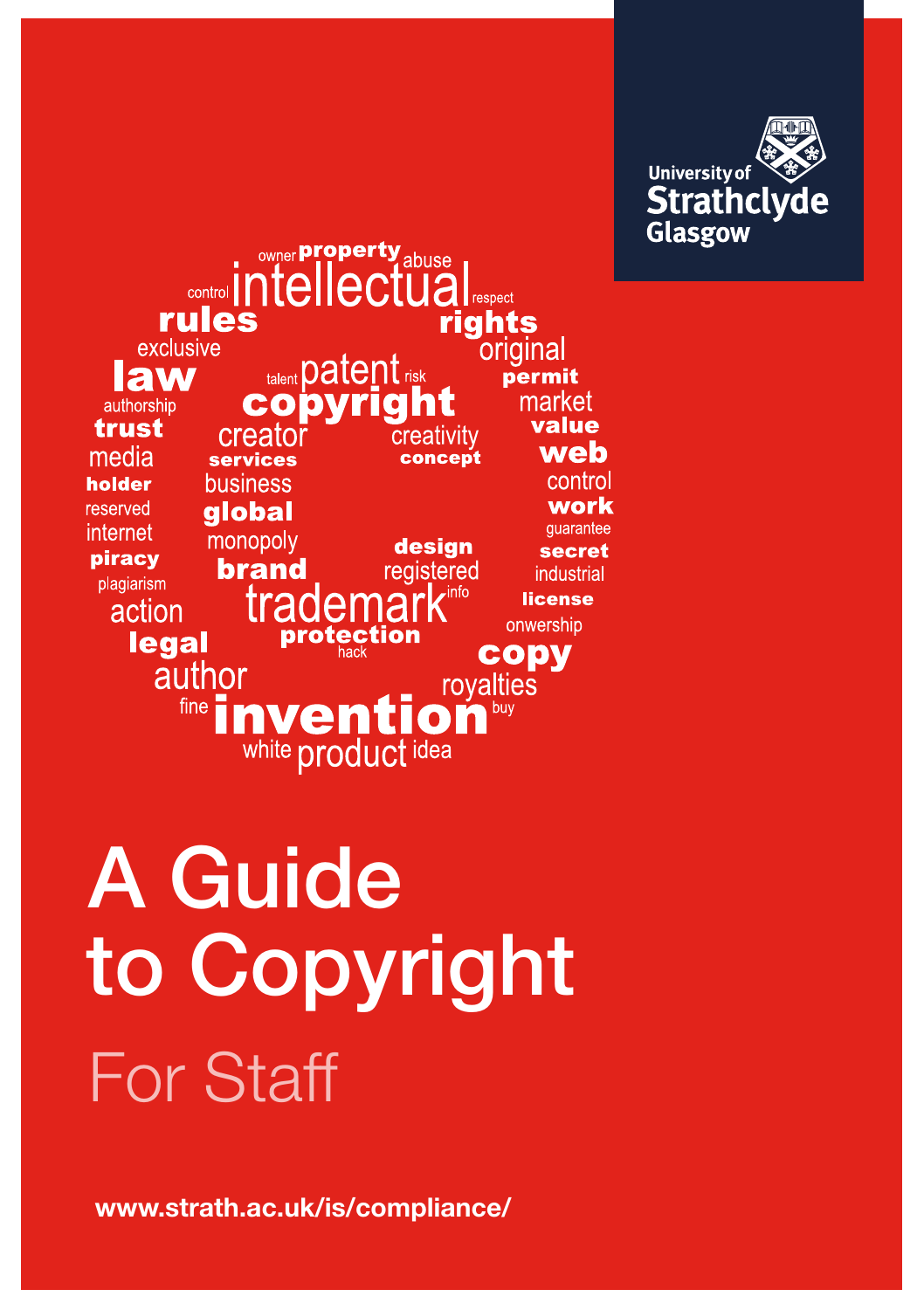# **CONTENTS**

| 1.  | <b>Introduction</b>                                        | 03                |
|-----|------------------------------------------------------------|-------------------|
|     | What is copyright?                                         | 03                |
|     | Why is copyright important to the University?              | 03                |
| 2.  | <b>Copyright Ownership and Rights of a Copyright Owner</b> | 04                |
| 3.  | <b>Other People's Copyright Works</b>                      | 05                |
|     | How can I use a copyright work?                            | 05                |
| 4.  | How long does copyright last?                              | 06                |
| 5.  | What is an exception and when can I use it?                | 07                |
| 6.  | <b>What is fair dealing?</b>                               | 09                |
| 7.  | What licences are held by the University?                  | 10                |
| 8.  | Using specific types of copyright work                     | 11                |
|     | Films, Sound Recordings and Broadcasts                     | 11                |
|     | Music                                                      | 12                |
|     | Images and Maps                                            | $12 \overline{ }$ |
| 9.  | <b>Theses/Publications and Copyright</b>                   | 12                |
| 10. | <b>Copyright and the internet</b>                          | 13                |
|     | What can I do with e-books and e-journals?                 | 14                |
|     | What is Open Licensing?                                    | 14                |
|     | Can I license my own work as Creative Commons?             | 14                |
|     | What is Crown Copyright?                                   | 14                |
| 11. | <b>Further Advice</b>                                      | 15                |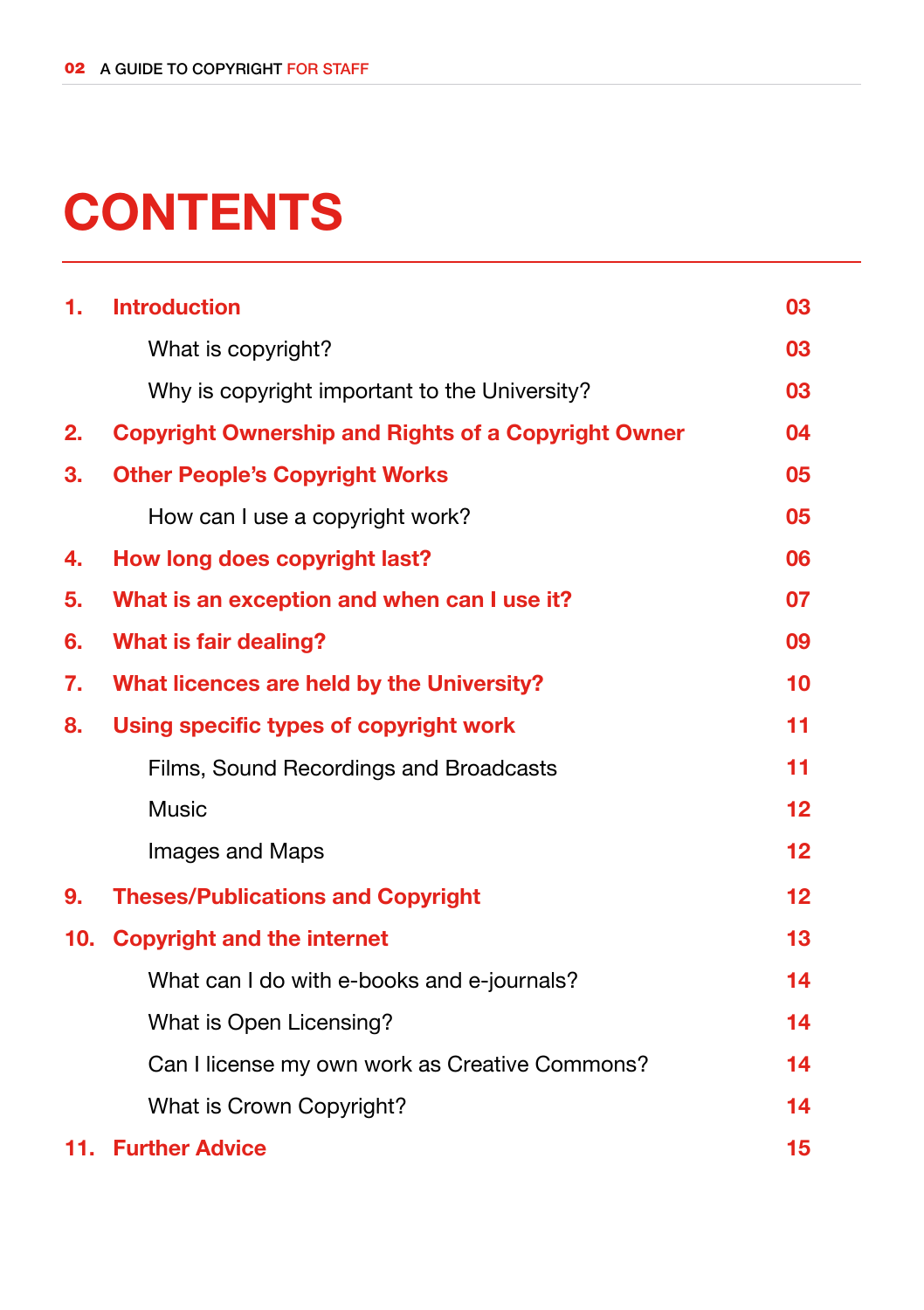### 1. Introduction

Copyright is a key part of university life and this leaflet is designed to help you gain an understanding of copyright. It aims to provide the fundamentals you need to know about copyright and related rights to allow you to:

- $\bullet$  Identify if and how copyright issues affect your work
- Make informed decisions on the best way to deal with copyright issues
- l Know who to contact for further advice and assistance

Copyright is a complex area of law; staff are encouraged to refer to this leaflet and if in doubt contact

ictlegalcompliance@strath.ac.uk for further advice.

#### What is Copyright?

Copyright is a type of intellectual property right which covers all original works such as books, journals, paintings, photographs, music, films, sound recordings, broadcasts, published and unpublished works. Software (computer programs) and databases may also be protected. Copyright is an automatic right and does not need to be registered.

A copyright owner has the right to control reuse of their work including copying, adaptation, publishing, performing and broadcasting.

### Why is Copyright important to the University?

Staff and students are likely to use work that belongs to others. Compliance with copyright law is important to manage the risk of infringement which can lead to loss of access to learning resources and financial and reputational damage.

It is important staff, students and visitors to the University consider copyright before reusing any material for teaching, research and administration purposes. Copyright also protects the work of staff and students e.g. academic publications, research outputs, theses etc. If you feel your copyright has been infringed in any way e.g. someone using your work without permission, we may be able to assist.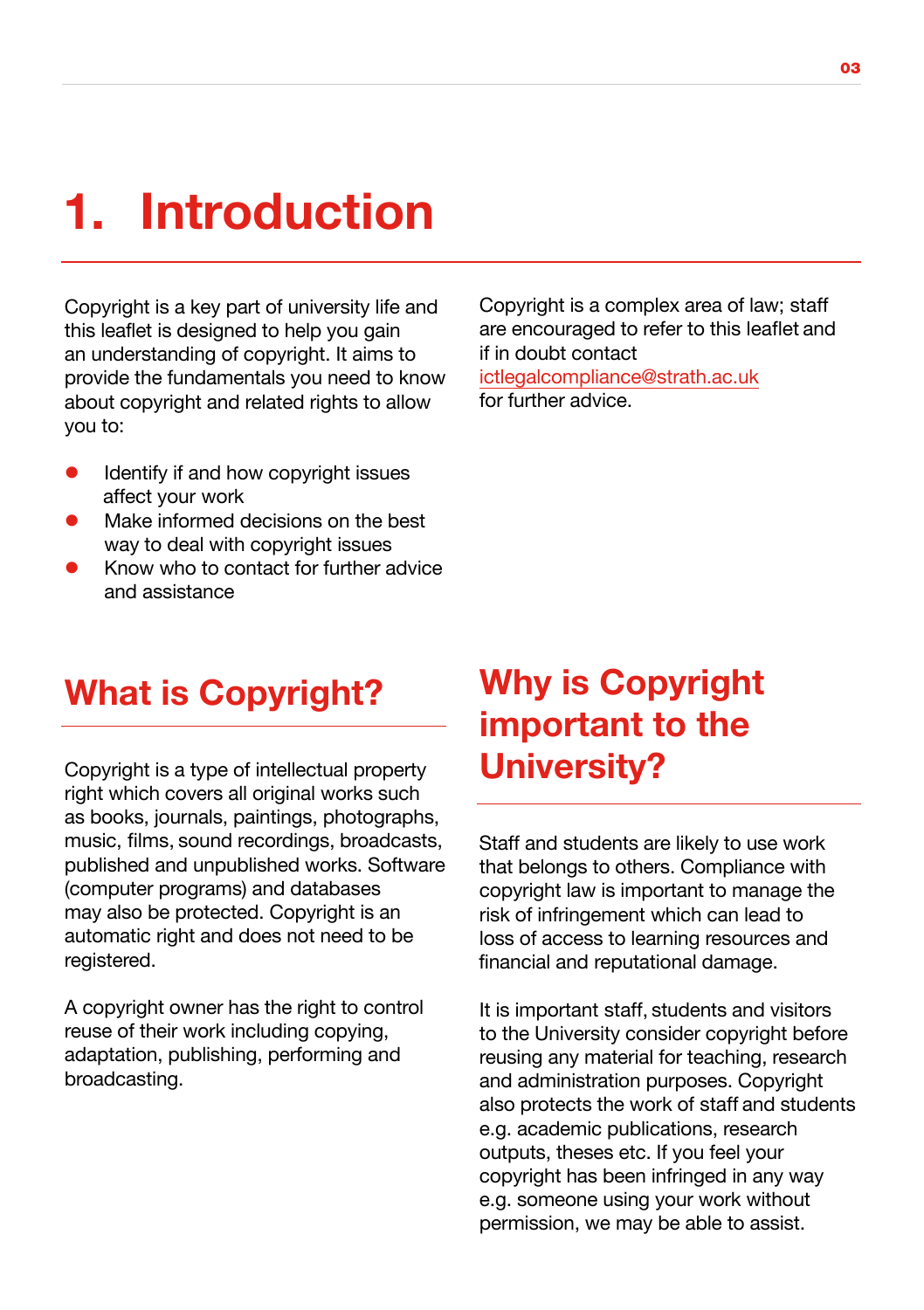# 2. Copyright Ownership and Rights of a Copyright Owner

The creator of a work normally owns the copyright in that work. Where the work was created in the course of employment and there is no legal agreement to the contrary, then the employer will own the work. Although this is the legal position the University normally waives its right to ownership of copyright in academic publications. Students will own the copyright to any work they created, unless they have agreed for this to be assigned as a part of a research project etc. so permission will usually be required for staff to reuse student work such as sharing exemplar assignments with other students.

A copyright owner has the following rights

- to copy a work
- $\bullet$  to issue copies of a work
- $\bullet$  to rent or lend the work to the public
- to make an adaptation of the work
- to perform, show or play the work in public
- to communicate the work to the public

The copyright owner also has the right to prevent others from doing any of the foregoing acts in relation to their work without permission.

In addition the author has "moral rights" which allows them to be identified as the author, the right to object to derogatory treatment of their work, the right to object to false attribution.

These rights do not exist where copyright is owned by the author's employer e.g. work created during your course of employment.owner **prop** 

> $control$ rules exclusive talent authorship trust creat media services holder business reserved qlobal internet monopoly piracy brand plagiarism action legal author fine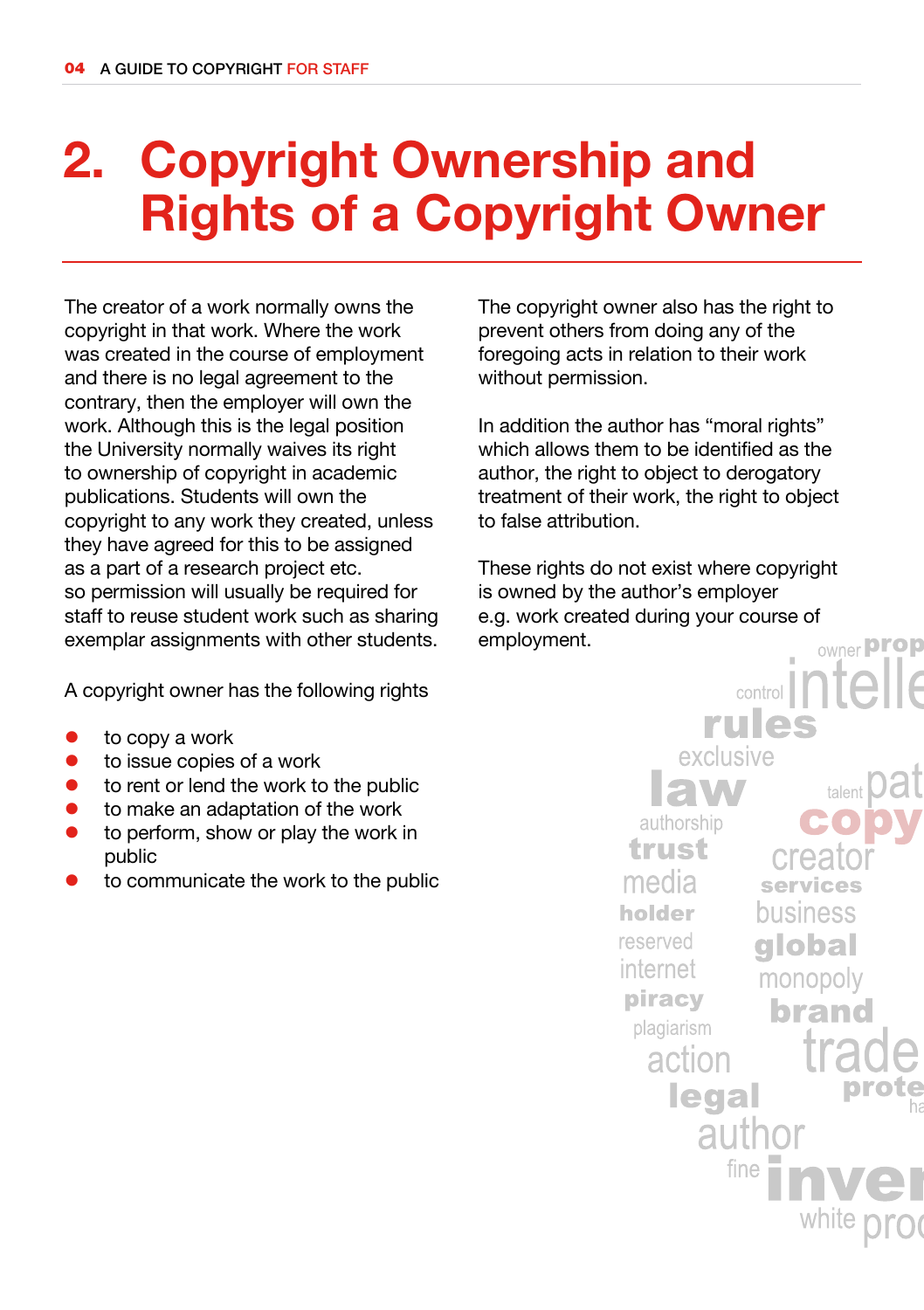# 3. Other People's Copyright Works

Copyright is a type of intellectual property that protects a copyright work and prevents others from using it without permission. Normally the owner will license reuse of their work subject to certain conditions (usually acknowledgement, payment and/or restrictions on how the work can be used).

They may also register it with a licensing body e.g. a collecting society who will do this on their behalf.



#### When can I use a copyright work?

A copyright work can legally be used when any of the following occur:

- The copyright has expired
- If you or your institution own the copyright
- If you have permission from the copyright owner
- If you are using a copyright exception
- If you are using it under a licence held by the University

Many educational licences allow staff and students to use a copyright work without seeking permission from the copyright owner. This is how a great deal of material is lawfully used in the education sector.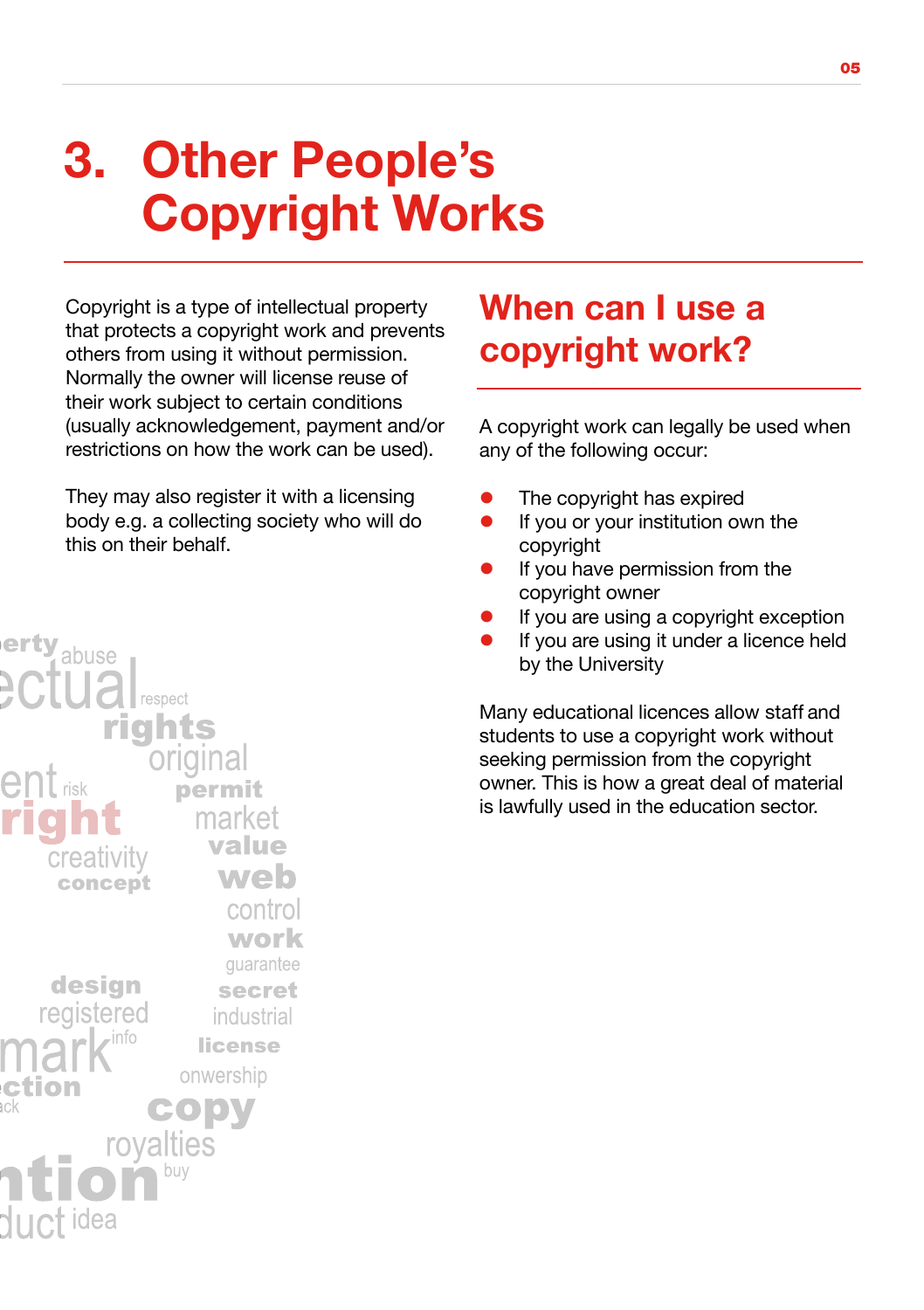# 4. How long does Copyright last?

Copyright protection starts as soon as a work is created. Once copyright has expired, anyone can use or copy the work as the protection no longer applies. Copyright lasts for the duration shown below:

| <b>Type of work</b>                                 | <b>How long copyright lasts</b>                                                                                                                                                                                                                                                                                            |
|-----------------------------------------------------|----------------------------------------------------------------------------------------------------------------------------------------------------------------------------------------------------------------------------------------------------------------------------------------------------------------------------|
| Literary, dramatic, musical or artistic<br>work     | 70 years after the death of the author                                                                                                                                                                                                                                                                                     |
| Typographical arrangement of a<br>published edition | 25 years from when it's first published                                                                                                                                                                                                                                                                                    |
| Sound and music recordings<br>(performance rights)  | Where a sound recording has been<br>made of a performance and that sound<br>recording is lawfully published (released<br>to the public) then the rights of the<br>performer will expire 70 years from the<br>date of the first publication.<br>For producers of sound recordings the<br>rights will expire after 70 years. |
| Films                                               | 70 years after the death of the director,<br>screenplay author and composer                                                                                                                                                                                                                                                |
| <b>Broadcasts</b>                                   | 50 years from when it is first broadcast                                                                                                                                                                                                                                                                                   |
| <b>Moral Rights</b>                                 | Duration is the same as for the copyright<br>in the relevant work with one exception,<br>the False Attribution right only lasts<br>20 years from the death of the author/<br>director in all cases.                                                                                                                        |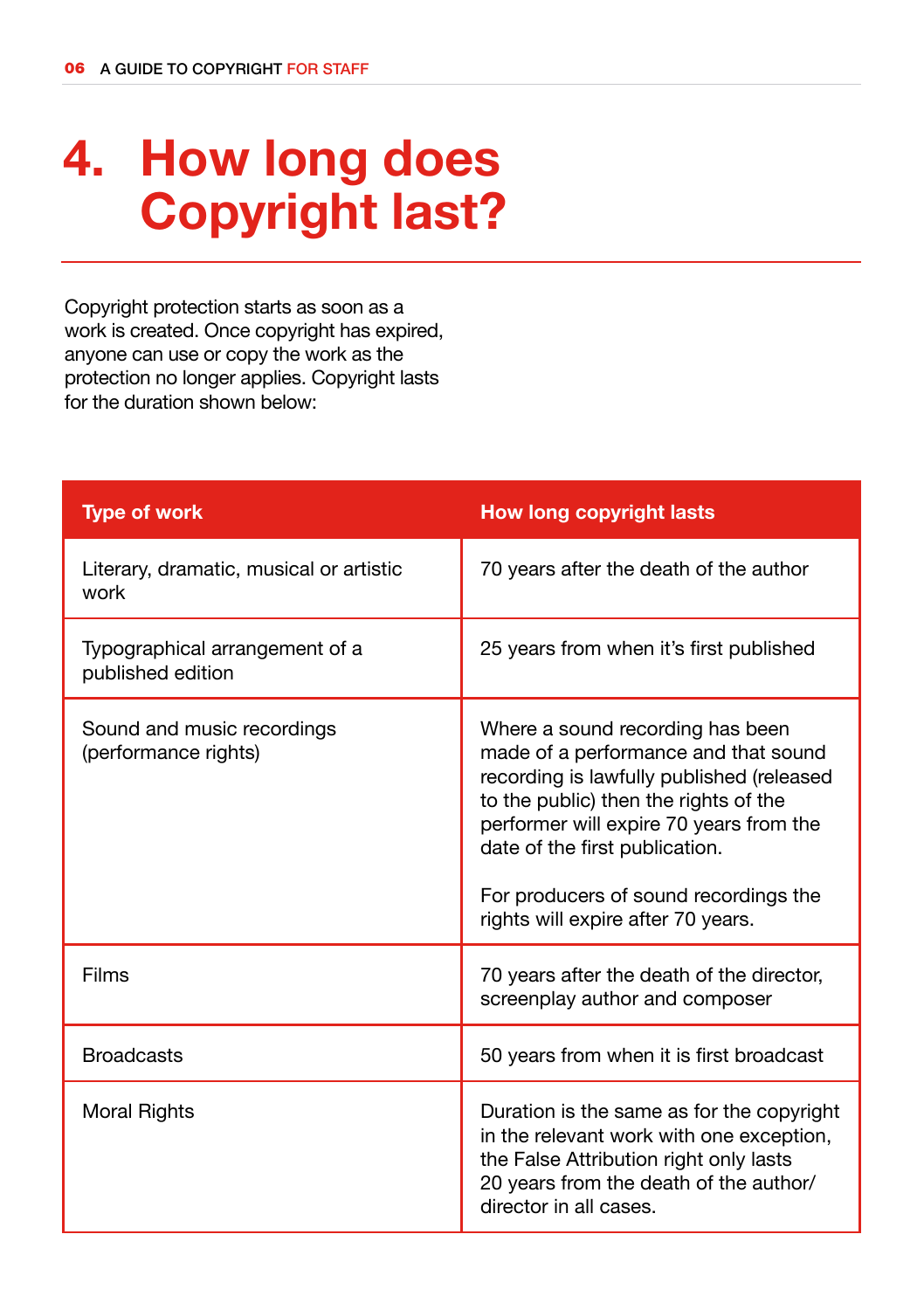### 5. What is an exception and when can I use it?

Copyright law has been modernised to make it easier for universities to use copyright materials. The exceptions relating to educational establishments have been widened, to allow more extensive use of copyright materials in conjunction with educational licensing schemes.

The exceptions allow copyright material to be copied or reused without seeking permission from the copyright owner. Most of the exceptions are subject to 'fair dealing' as they allow fair but limited use of a copyright work.

Some exceptions contain a contract override provision; this means you can rely on the exception irrespective of any conditions imposed by the supplier.

Below is a description of some of the exceptions. All references are to the Copyright, Designs and Patents Act 1988 (as amended) and where indicated, fair dealing will also apply.

| <b>Copyright Exception</b>                                                                                                                                                                                                                                                                                                                  | <b>Fair dealing</b>     |
|---------------------------------------------------------------------------------------------------------------------------------------------------------------------------------------------------------------------------------------------------------------------------------------------------------------------------------------------|-------------------------|
| S29 allows you to make a single copy of an extract from<br>a copyright work for non-commercial research and/or<br>private study.                                                                                                                                                                                                            | Subject to fair dealing |
| S29A allows researchers to make copies of any<br>copyright work for the purposes of text and data mining<br>analysis, where you have lawful access to the work e.g.<br>you are accessing it via a library subscription.                                                                                                                     |                         |
| S30 allows you to reproduce part of copyright work<br>for the purpose of criticism and review in teaching<br>and scholarly works, but it cannot be used for design<br>or illustrative purposes e.g. to make a power point<br>presentation to look attractive.                                                                               | Subject to fair dealing |
| S30 (1ZA) allows you to quote the works of others<br>provided the use is reasonable and fair. Short<br>quotations are more likely to be considered fair.                                                                                                                                                                                    | Subject to fair dealing |
| S30A Caricature, Parody or Pastiche allows you to make<br>limited reasonable use of creative content protected<br>by copyright for this purpose without having to seek<br>permission from the copyright owner. The use of a few<br>lines of a song for a parody sketch is likely to be<br>considered fair, using a whole song would not be. | Subject to fair dealing |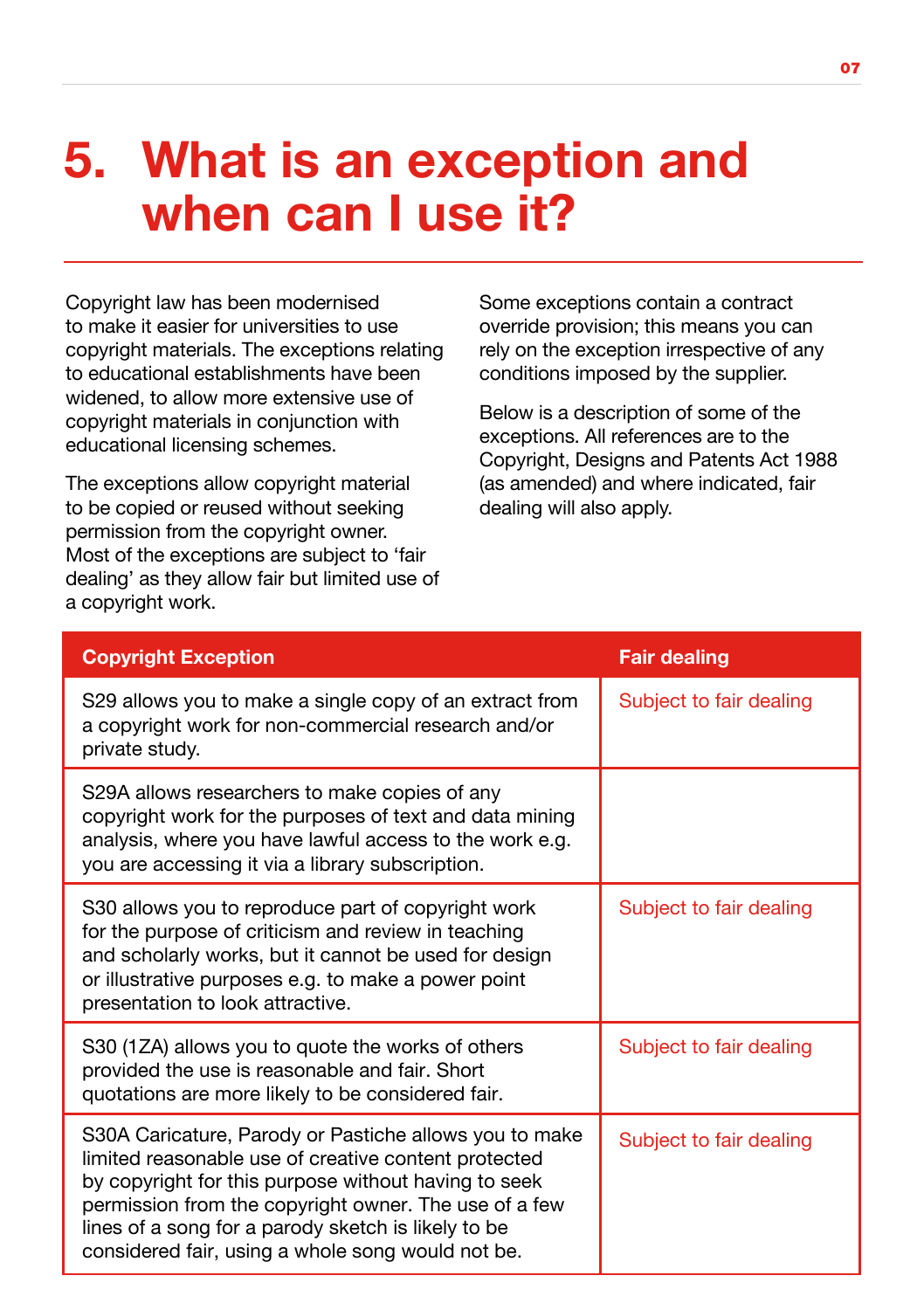| <b>Copyright Exception</b>                                                                                                                                                                                                                                                                                                                                 | <b>Fair dealing</b>     |
|------------------------------------------------------------------------------------------------------------------------------------------------------------------------------------------------------------------------------------------------------------------------------------------------------------------------------------------------------------|-------------------------|
| S31A allows you to make accessible copies of a<br>copyright work for a disabled person, where you have<br>lawful access to the work e.g. you are borrowing it from<br>the library or accessing it via a subscription. Disabled<br>users are also permitted to make an accessible copy<br>of a copyright work for their own personal use.                   |                         |
| S32 allows you to use all types of copyright works<br>"for the sole purpose of illustration for instruction".<br>This includes illustrating or reinforcing a teaching point,<br>or the setting, communicating and answering of<br>examination questions.                                                                                                   | Subject to fair dealing |
| S34(2) allows you to play or show a sound recording,<br>film or broadcast to an audience of staff and/or students<br>on campus for the purpose of instruction.                                                                                                                                                                                             |                         |
| S35 allows recording of broadcasts and communication<br>of such broadcasts to staff and students via MyPlace<br>where no licence exists. See section on the ERA licence.                                                                                                                                                                                   |                         |
| S36 allows staff to copy extracts (up to 5%) for inclusion<br>in course packs and hand-outs for students and to<br>provide access to such extracts to students via MyPlace<br>where no licence exists. See section on the CLA licence.                                                                                                                     |                         |
| S40-43 applies to all types of works, and allows librarians<br>and archivists to copy for preservation purposes.<br>Contract will not override the exception. Librarians can<br>communicate or make available to the public a lawfully<br>acquired work by means of a dedicated terminal on its<br>premises for the purpose of research and private study. |                         |

If in doubt about when to use an exception please contact ictlegalcompliance@strath.ac.uk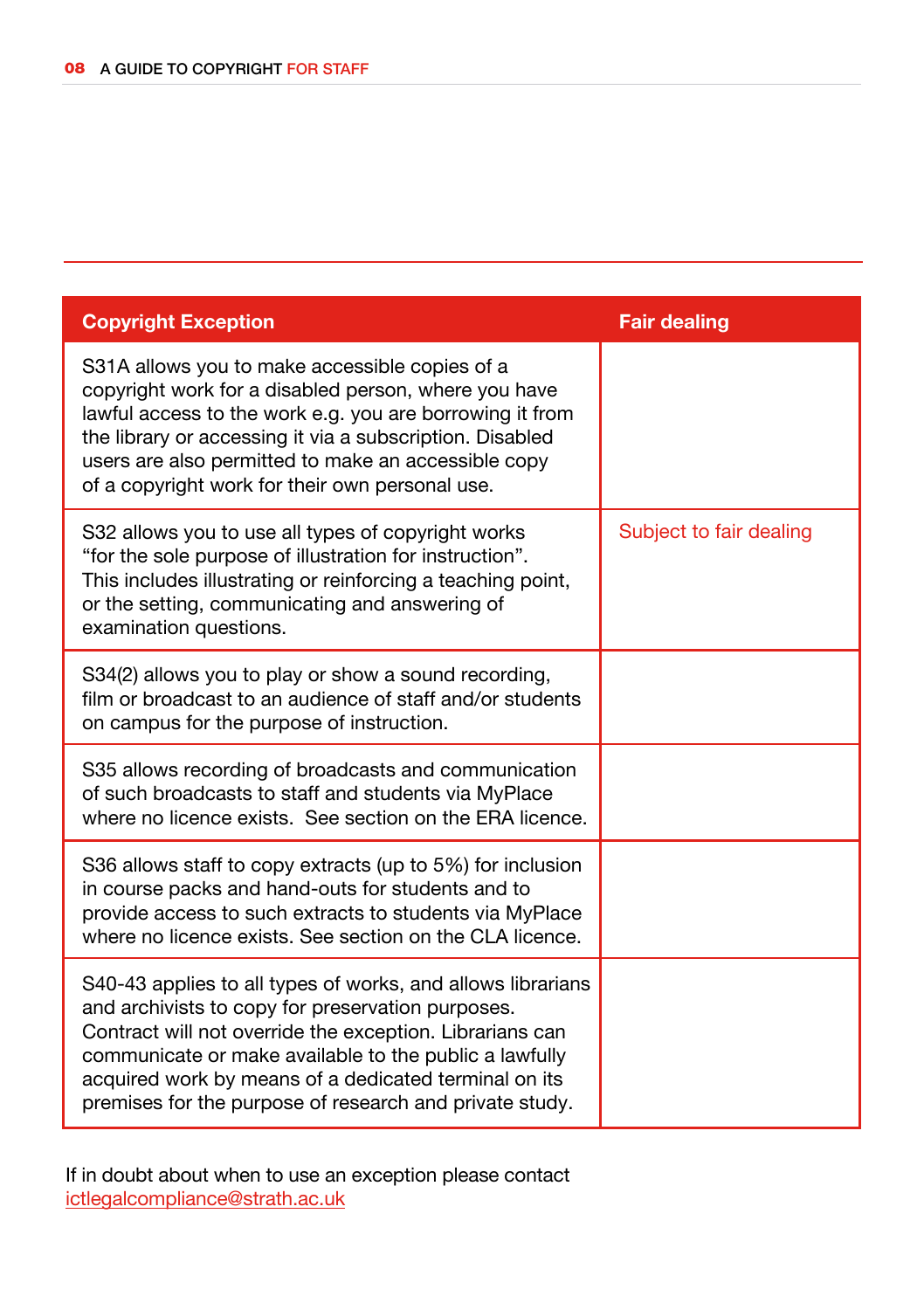### 6. What is fair dealing?

Fair dealing is a legal term used to establish whether or not the use of a copyright work is lawful or whether it infringes copyright.

When applying the fair dealing test you should consider the following:

- Is the amount you wish to copy reasonable and appropriate to the context (e.g. copying the whole work when only an extract is required)?
- Would your use of the work adversely affect sales of it and compete with the normal exploitation of it by the rights holder?
- l Is your use for non-commercial purposes?

Fair dealing requires you to provide an acknowledgement to the rights holder(s) unless it is impractical to do so.

Fair dealing will allow minor uses of a copyright work for example displaying a few lines from a poem in class, but it will not allow uses which undermine the sales of a copyright work e.g. using a whole poem. This type of use will still need a licence or permission from the copyright owner.

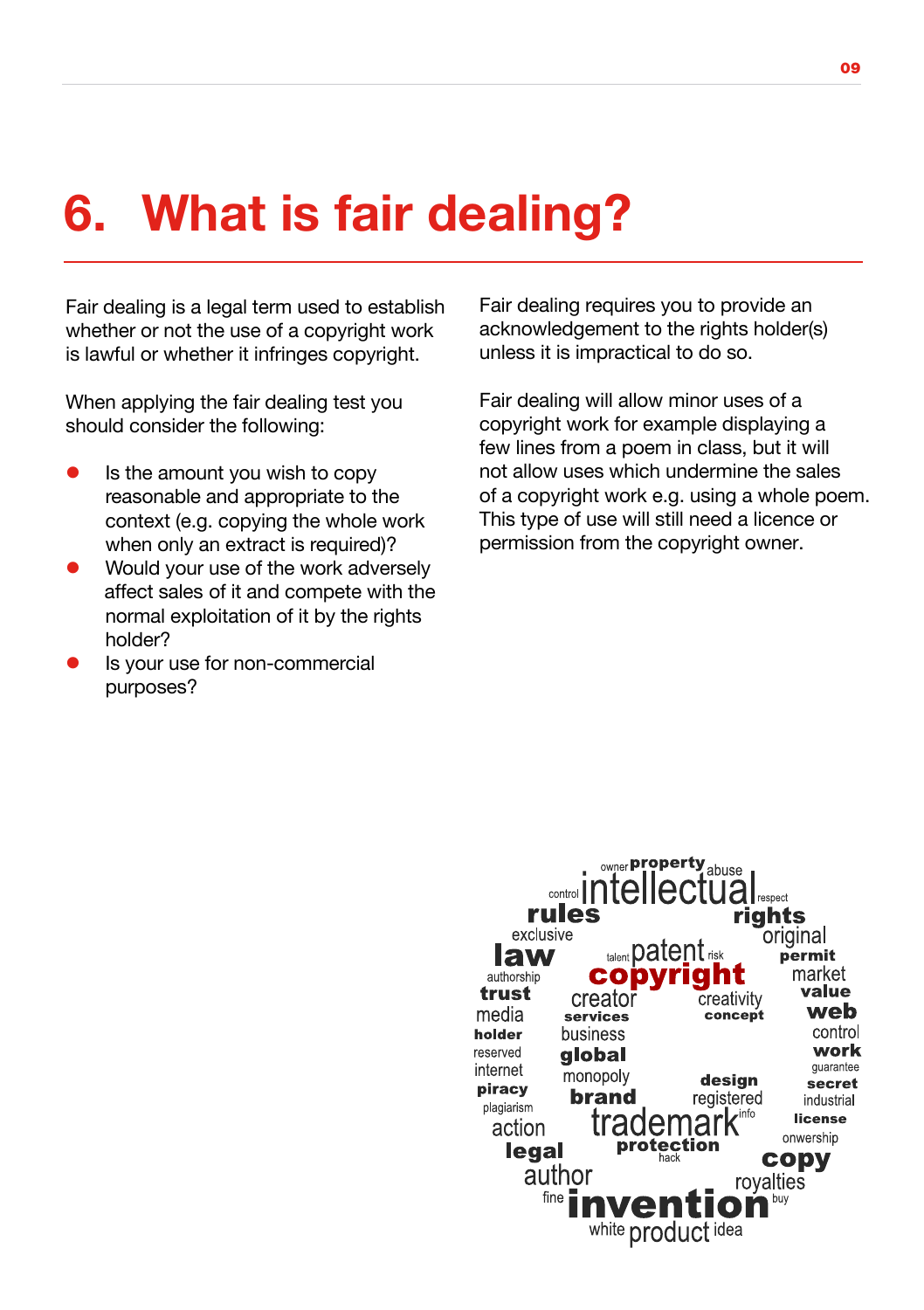### 7. What licences are held by the University?

The University has a range of licences to allow staff and students to reuse a copyright work without having to obtain permission from the copyright owner. Most of the licences have restrictions in relation to extent limits and who can access the content. Further information on licensing is available from our webpage.

| <b>Licensing Body</b>                        | <b>Type of work covered</b>                                                 | <b>What is covered</b>                                                                                                                                                                                                                |
|----------------------------------------------|-----------------------------------------------------------------------------|---------------------------------------------------------------------------------------------------------------------------------------------------------------------------------------------------------------------------------------|
| Copyright Licensing<br>Agency (CLA)          | Printed books, journals,<br>magazines (printed and<br>digital publications) | Limited copying subject<br>to extent limits for use in<br>MyPlace or showing in<br>the classroom                                                                                                                                      |
| <b>Educational Recording</b><br>Agency (ERA) | UK TV and radio<br>broadcasts                                               | Broadcasts can be made<br>available to students in<br>class or via MyPlace                                                                                                                                                            |
| Newspaper Licensing<br>Agency (NLA)          | Newspaper articles<br>from both national and<br>(limited) regional titles   | Allows staff to photocopy<br>or scan cuttings from<br>newspapers and distribute<br>to students. Also normally<br>allows staff to make a<br>copy from an online<br>version of a newspaper<br>and share it with students<br>via Myplace |
| Digimap                                      | Maps and geospatial<br>data including Ordnance<br>Survey (OS) data          | Allows staff and students<br>to re-use for educational<br>purposes                                                                                                                                                                    |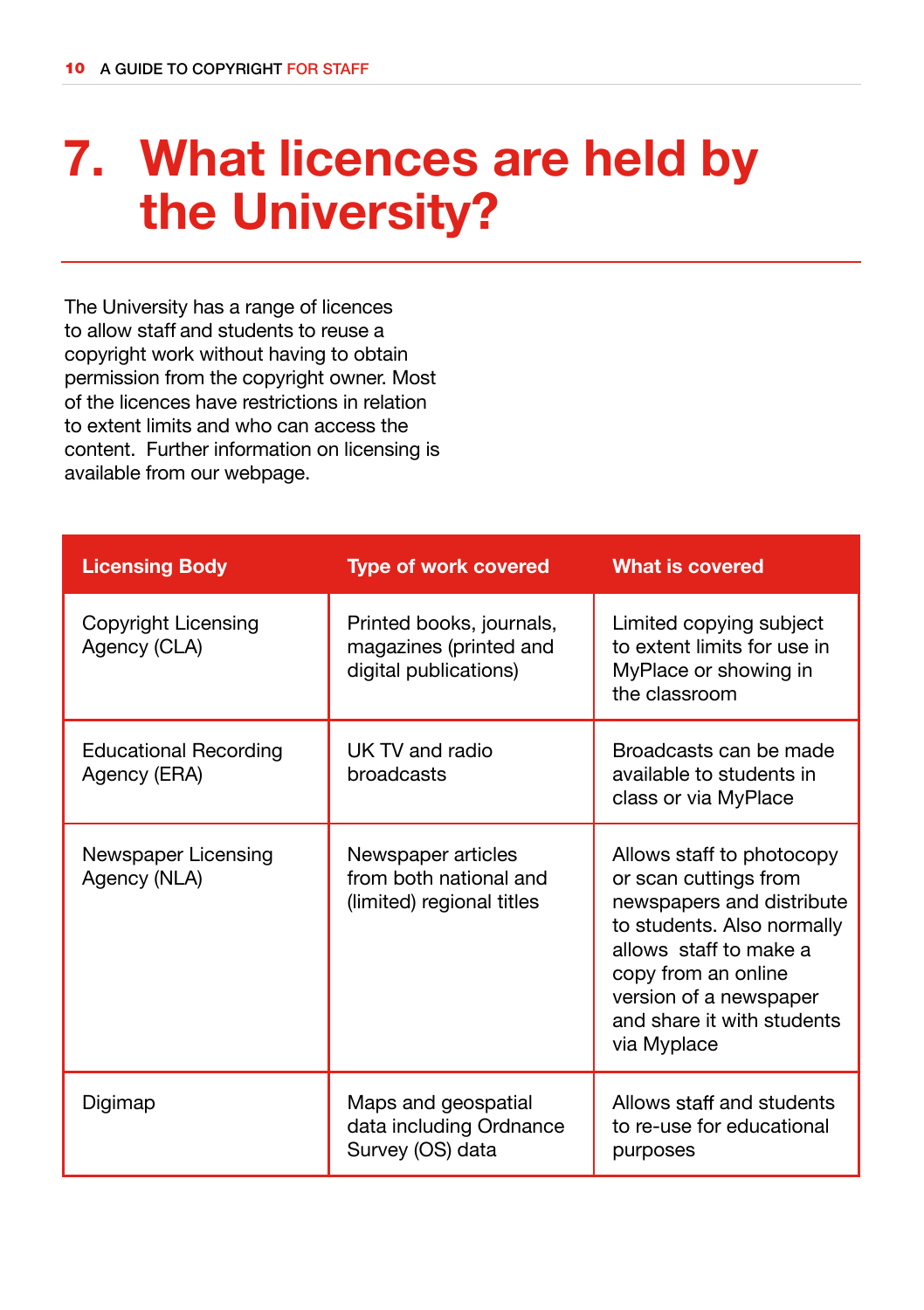## 8. Using specific types of copyright work

#### Films, Sound Recordings and **Broadcasts**

As mentioned earlier copyright exists in films, sound recordings and broadcasts. A number of different rights may exist within a film including the soundtrack/sound recording, moving images, script and performance rights. This means, you may need more than one licence/set of permissions if you wish to re-use the content.

The University holds an ERA licence, which allows recordings of broadcasts from terrestrial TV and radio for non-commercial use within the teaching and learning environment. Please note the licence does not cover satellite/cable or broadcasts on foreign channels, but it may be possible to use extracts from these under one of the copyright exceptions. Please contact us for advice if you wish to do this.

ERA recordings can be retained, stored and copied (in both digital and analogue formats). The recordings can be made available on DVD or stored in digital form. They can then be shown to staff or students in class or off-site via secure access to MyPlace for non-commercial educational purposes only. Please note off-site access is restricted to UK based students only. Access cannot be given to students based overseas.

All recordings must be clearly labelled (digitally or in hard copy) showing the following information:

- Date (when the recording was made)
- Name of the broadcaster
- Programme title
- The wording "This recording is to be used only for educational and noncommercial purposes under the terms of the ERA Licence".

eStream is a video streaming service offered by the University, it allows staff to search, select and schedule a recording of most TV, on-demand and radio broadcasts. The recording is automatically uploaded to the eStream server and made available to staff and students in line with the ERA licence requirements. Please see https://www.strath.ac.uk/ [professionalservices/is/compliance/](https://www.strath.ac.uk/professionalservices/is/compliance/licenceschemes/#era) licenceschemes/#era for further information.

Where the ERA licence does not cover the broadcast, you may be able to use Section 35, which allows for audio and audio-visual recordings to be used for educational purposes. A further exception exists to allow the showing of DVD for teaching and learning purposes to staff and students only. If you wish to show the DVD for a purpose beyond "instruction" (e.g. for entertainment) or if the audience consists of more than staff and students a separate licence will be needed. Please contact us if you wish to use a DVD or are contacted directly by a film licensing agency.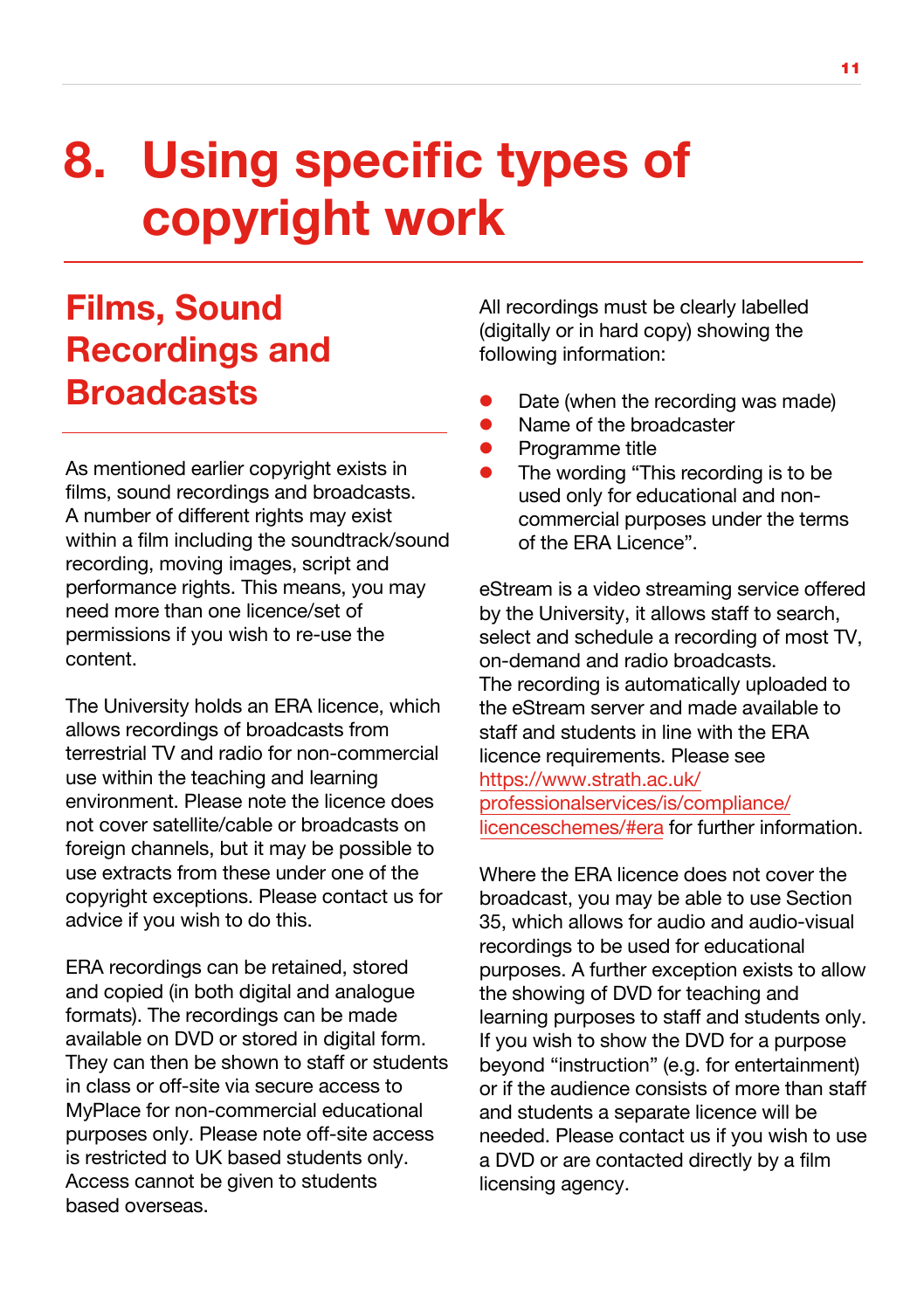#### **Music**

Copyright in music lasts for 70 years from the death of the composer. It protects the printed music as well as the recording/ performance.

Performers also have rights in any recordings, films or broadcasts of their performances. It is these rights which can attract royalties and which can generate income for the performer. It also means that those who include performances in their recordings need to respect and often remunerate performers for their performance.

The rights in musical sound recordings and the music itself are licensed by Phonographic Performance Ltd (PPL) and the PRS for Music. These collecting societies joined forces to launch The MusicLicence to cover public performance of their members' music. This is not a blanket licence covering every use of music across the University campus therefore please contact us should you require a licence for use of music for a particular event, project etc.

#### Images and Maps

Images, including photographs, illustrations or diagrams, graphs from books, journals, maps (in print or digital form) all qualify for copyright protection as artistic works. Similar to other copyright protected work it may be possible to copy an image without permission using one of the copyright exceptions.

The University has a licence with Digimap, which gives both staff and students access to a range of maps and geospatial data from a number of national data providers including Ordnance Survey data. Re-use for educational purpose is permitted, however there are specific guidelines on how the data should be displayed and acknowledged, please contact us for further information.

### 9. Theses/Publications and Copyright

It is possible for your students to include third party material within their thesis or dissertation by using the illustration for instruction exception which includes anything done for the purpose of examination. This exception is subject to fair dealing and would not cover publication of a thesis or dissertation or making it available online (via an institutional repository). It may also be possible to rely on the criticism and review or quotation exception. Inclusion of

third-party owned material beyond what is acceptable under the exceptions will require permission from rights holders. Please contact us if your students require assistance.

Where staff are publishing their work, for example as a journal article or monograph you need to consider the inclusion of any third party material and if you have permission to reuse it. Please contact us for assistance or discuss with your publisher.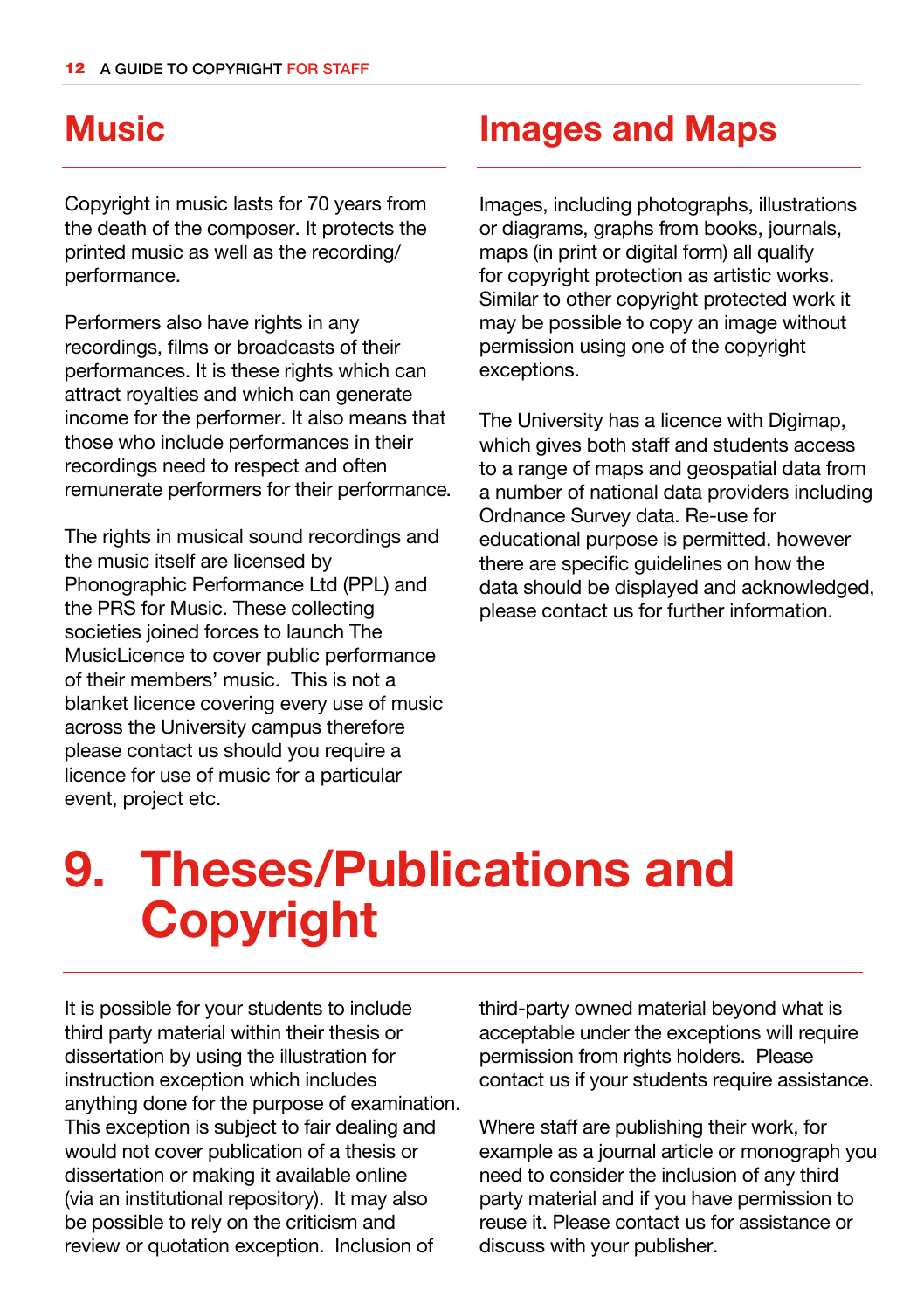# 10. Copyright and the internet

The majority of content available via the Internet will be subject to copyright restrictions. Most websites will contain a copyright statement or terms of use setting out if and how their content can be reused. Where there is no copyright statement or terms of use you **should not** assume the content is copyright free.

You can do the following with internet content:

- Provide a link to legitimate content; you should never link to pirated/infringing or other illegal content. Make sure all hyperlinks open in a new browser so it is clear to the user they are accessing content not owned by the University.
- Copy a small extract in line with the copyright exception(s) for criticism and review or illustration for instruction or quotation. Remember the use must be fair.
- Freely use content that is covered by a Creative Commons (CC) licence subject to the restrictions of that licence. It is possible to filter your online search to find CC licensed materials.

Remember just because it's available on the internet does not mean it's free to use, most content will be subject to copyright protection until it expires (70 years after the death of the author) unless the copyright owners have waived their rights.

Pirated/infringing content is commonly distributed via social networking, file sharing or privately owned websites. Before reusing any content it is important to check:

- The details of who made the content available and if they were authorised to do so.
- l Any comments that appear in relation to difficulty in uploading the content
- If the contact details are an email address/user name that is not associated with an author, publisher, production company, affiliated organisation or photographer (images).

It is an offence to further distribute copyright infringing material.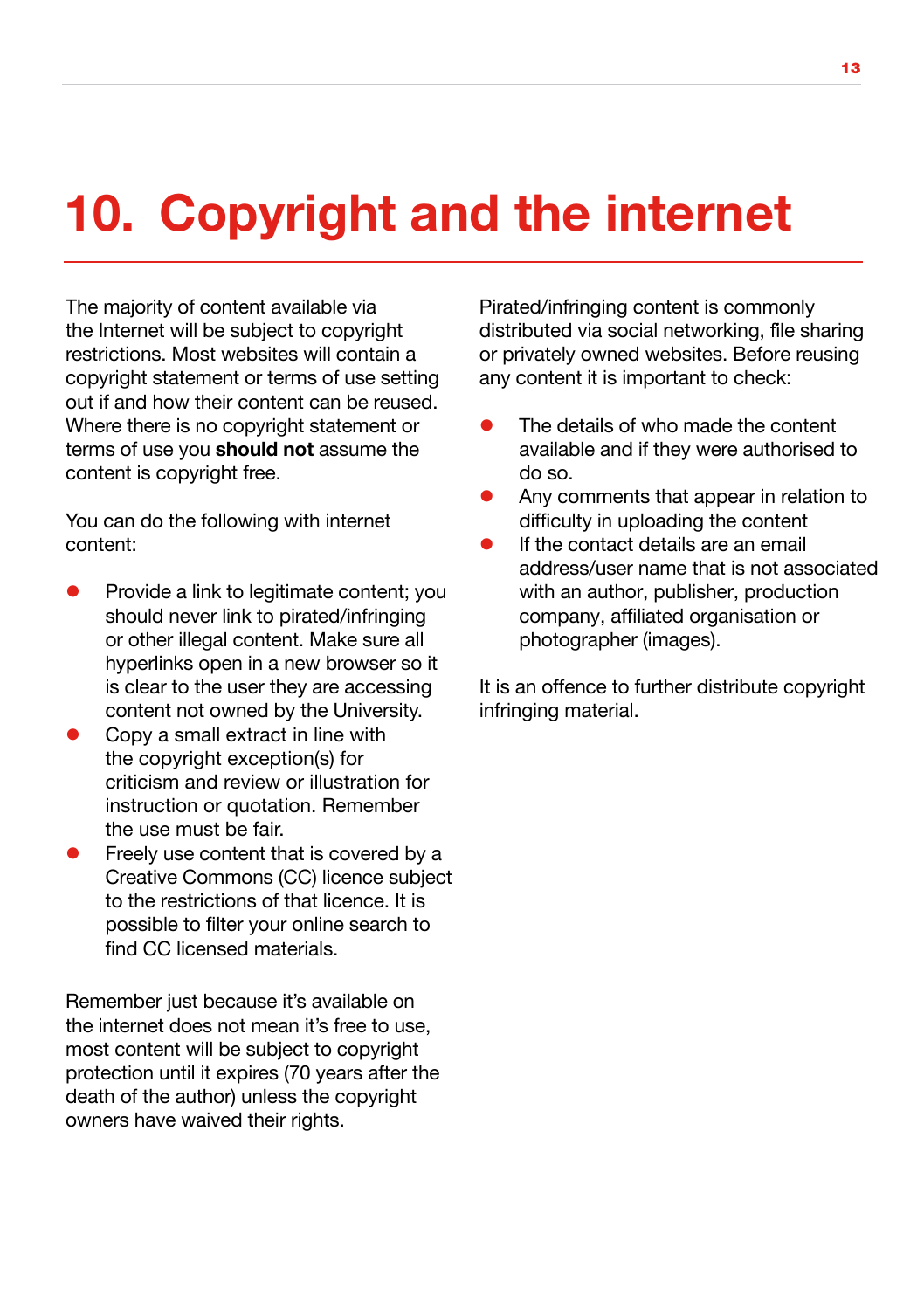### What can I do with e-books and e-journals?

The Library offers access to a wide range of electronic subscriptions including e-books and e-journals. Like printed books and journals these are subject to copyright protection. There will be limits on the amount that can be copied and re-used. If you wish to use an extract from an e-book or an article from an e-journal within MyPlace, please contact the University Digitisation Service who will arrange this for you. You are permitted to link to electronic resources, however you should not generally copy, paste and embed extracts into your teaching material. Please contact the Digitisation Service or your Faculty Librarian for further information.

The Digitisation Service can also arrange (in many cases) for the scanning of extracts from printed books and journals into digital form, for use within MyPlace.

#### What is Open Licensing?

Open licensing allows copyright material to be reused without having to seek permission from the copyright owner. Such licences are normally designed to be user friendly and promote reuse.

#### Can I license my own work as Creative Commons?

Creative Commons (CC) is a type of open licensing and it allows the creator of the content to share their work. They allow different levels of restrictions to be applied such as CC0 – no restrictions apply to reuse, or CC BY ND NC – users must attribute the source, cannot make derivative works and must not make them available on commercial terms. When using content licensed under CC it is important to follow the licence restrictions.

CC licences are being more commonly used allowing a wide range of information to be reused free of charge.

#### What is Crown Copyright?

Crown copyright exists in works "made by Her Majesty or an officer or servant of the Crown in the course of his duties" this includes legislation, government reports and other official material.

The UK Government has introduced an Open Government Licence (OGL), which allows reuse of Crown copyright and public sector information. Please see www.nationalarchives.gov.uk for information on the Open Government Licence.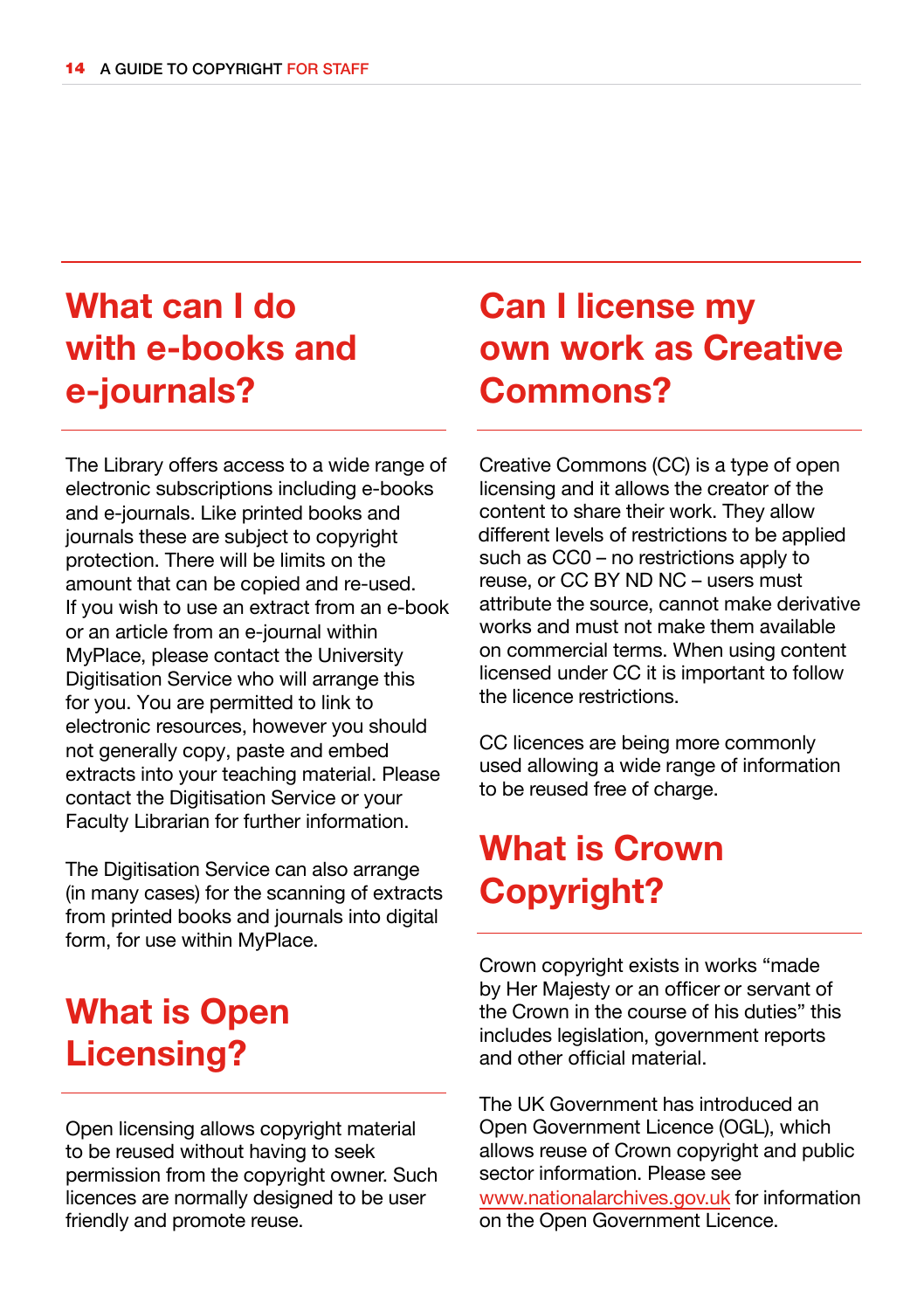## 11. Further Advice

We also offer assistance for copyright clearance where an existing licence or statutory defence does not cover the copyright work; we can contact the copyright owner directly to seek permission on your behalf. Please note they may apply a charge for reuse.

Contact ictlegalcompliance@strath.ac.uk with any copyright queries.

Contact the University Digitisation Service at digitisation@strath.ac.uk with any Scanning queries.

Se[e https://www.strath.ac.uk/professionalservices/is/compliance/](https://www.strath.ac.uk/professionalservices/is/compliance/) for further information on copyright, licences available, exceptions, ownership and e-learning.

Se[e https://www.strath.ac.uk/professionalservices/is/compliance/training/](https://www.strath.ac.uk/professionalservices/is/compliance/training/) for copyright guidance tailored for students and postgraduate research students

Please also try our online copyright training module to gain a helpful overview of copyright. <https://www.strath.ac.uk/professionalservices/is/compliance/training/>